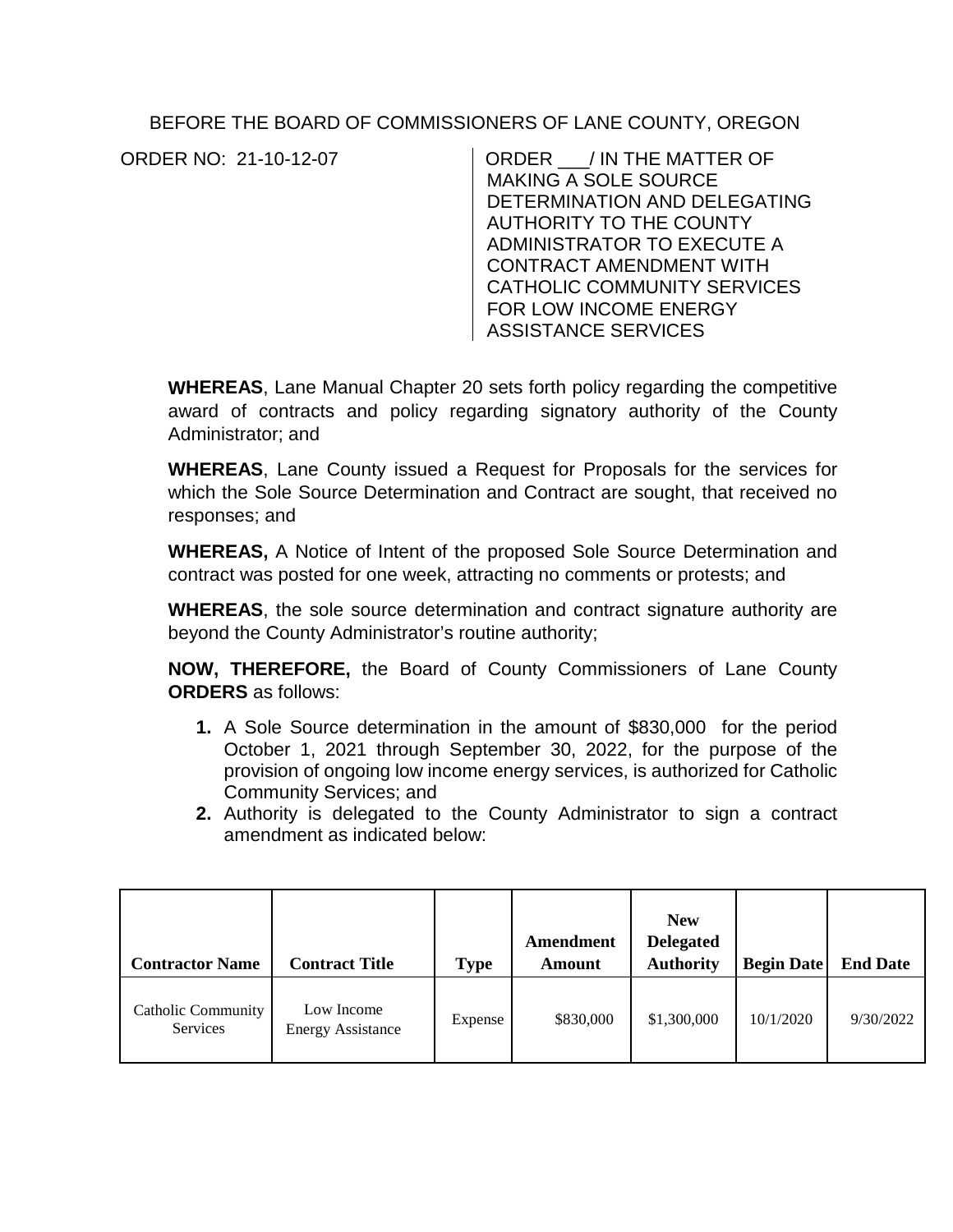**ADOPTED** this 12th day of October, 2021.

 $\frac{1}{2}$ Jøe/Berney, Vice Chair

L(ane County Board of Commissioners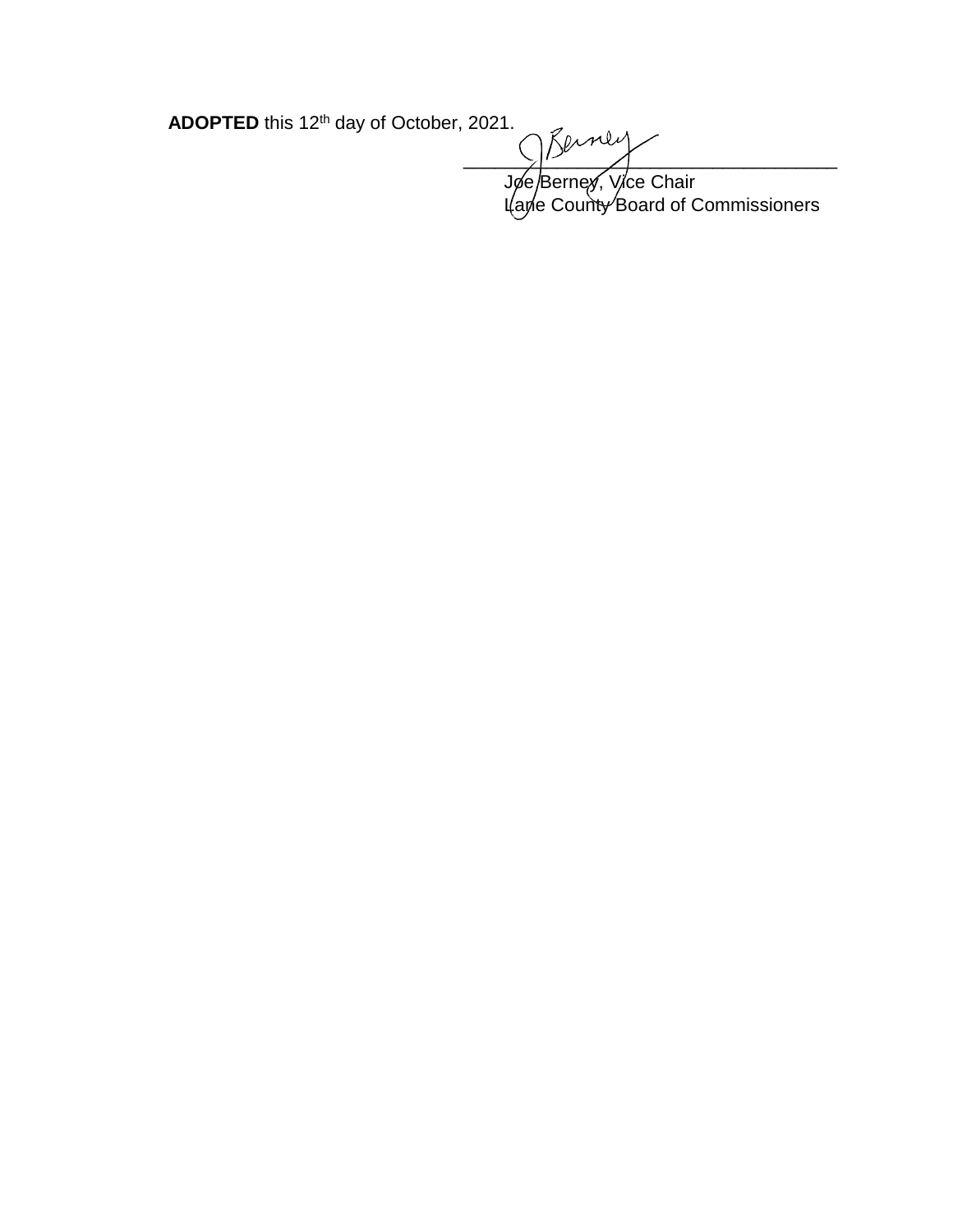### **SOLE SOURCE FINDING (#21146)**

Contract title: Low Income Energy Assistance

Contractor: Catholic Community Services

Contract amount: \$830,000 (FFY 22)

Submitted By: Collette Christian, PSC

Date: 10/12/2021

**A. BASIS OF EXEMPTION.** For some types of goods or services, there may be only one vendor available, for reasons such as acquiring parts or service for proprietary systems or equipment, necessity for compatible software or technology, a need to maintain warranties, or a lack of competing vendors. Pursuant to ORS 279B.075, Lane County has adopted a process to exempt such contracts from the requirements of competitive selection.

#### **B. RULES**

- 1. In accordance with Section 20.315 of the Lane Manual, a sole source finding may be based upon any one or more of the following:
	- a. That the efficient utilization of existing goods requires acquisition of compatible goods or services;
	- b. That the goods or services are required for the exchange of software or data with other public or private agencies and are available from only one source;
	- c. That the goods or services are for use in a pilot or an experimental project; or
	- d. Other findings that support that the goods or services are available from only one source.
- 2. The authority to make a sole source finding is granted in LM 20.315(2) as follows:
	- a. For contract amounts of \$50,000 and less, to each department director.
	- b. For contract amounts of \$100,000 and less, to the County Administrator.
	- c. For contract amounts in excess of \$100,000, to the Board of County Commissioners. For such contracts in excess of \$100,000, a notice must be published on the Lane County website and an opportunity for protest given, in accordance with LM 20.315(2)(c).

## **C. DESCRIPTION OF THE BASIS FOR THIS FINDING**

This contractor has provided energy assistance services in the Eugene/Springfield Metro Area as well as North and East Lane County since 2007. The services provided have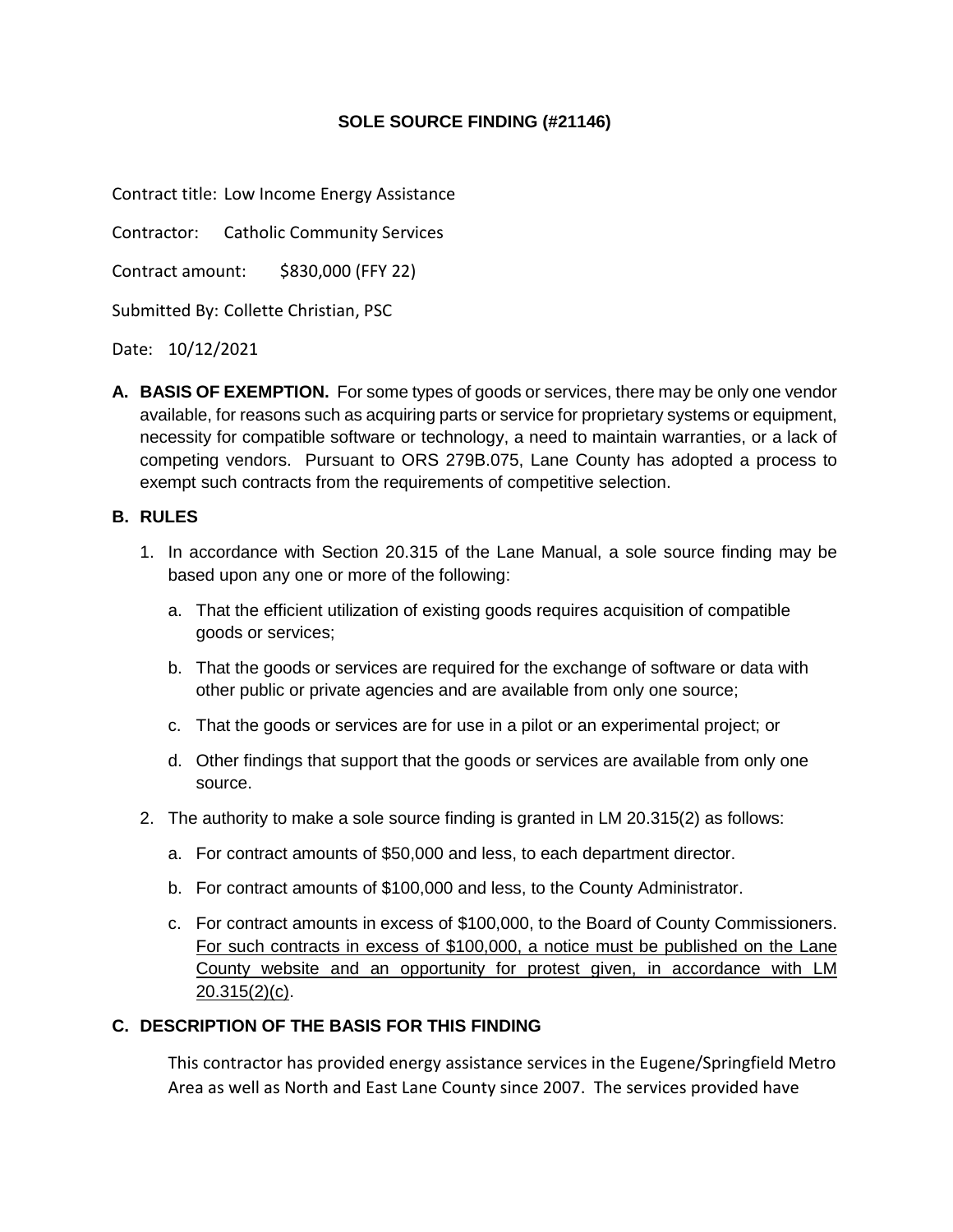been consistent and the contracts properly completed. The County issued an RFP, #21125, in August of this year to continue the low-income energy services in these four geographic areas, with the provision that respondents could reply offering services in all four areas, or in only either Eugene/North Lane or Springfield/East Lane. The offered funding was split \$481,820 (Eugene/North) and/or \$348,180 (Springfield and East, for FFY 22. There was no response to RFP #21125.

Based upon this lack of response, the Human Services Division of the County Department of Health & Human Services (H&HS), then approached the current services provider, Catholic Community Services, which Agency agreed to continue to provide these services in all four of the requested geographic areas. H&HS published a Notice of Intent to see this Sole Source Designation and to award a contract extension to Catholic Community Services. No protest of these actions was received.

## D. FINDINGS

- 1. Catholic Community Services has provided low-income energy support payment screening and program management services in Eugene/Springfield, East and North Lane County since June, 2007.
- 2. There has never been competition for these services, the sole respondent has consistently been Catholic Community Services.
- 3. This request is not based upon an emergency, but rather on the need to utilize resources efficiently and effectively. There is no other provider of these services. This service contract does not produce substantial revenue for the provider. These services, whether in the Metro area or in small communities, are consistently provided by CBOs dedicated to improving the lives of low income residents of their areas.
- 4. Health & Human Services posted a Notice of Intent to issue a Sole Source contract to ensure that there was no opposition to the designation nor the contract issuance.

# **APPROVED BY:**